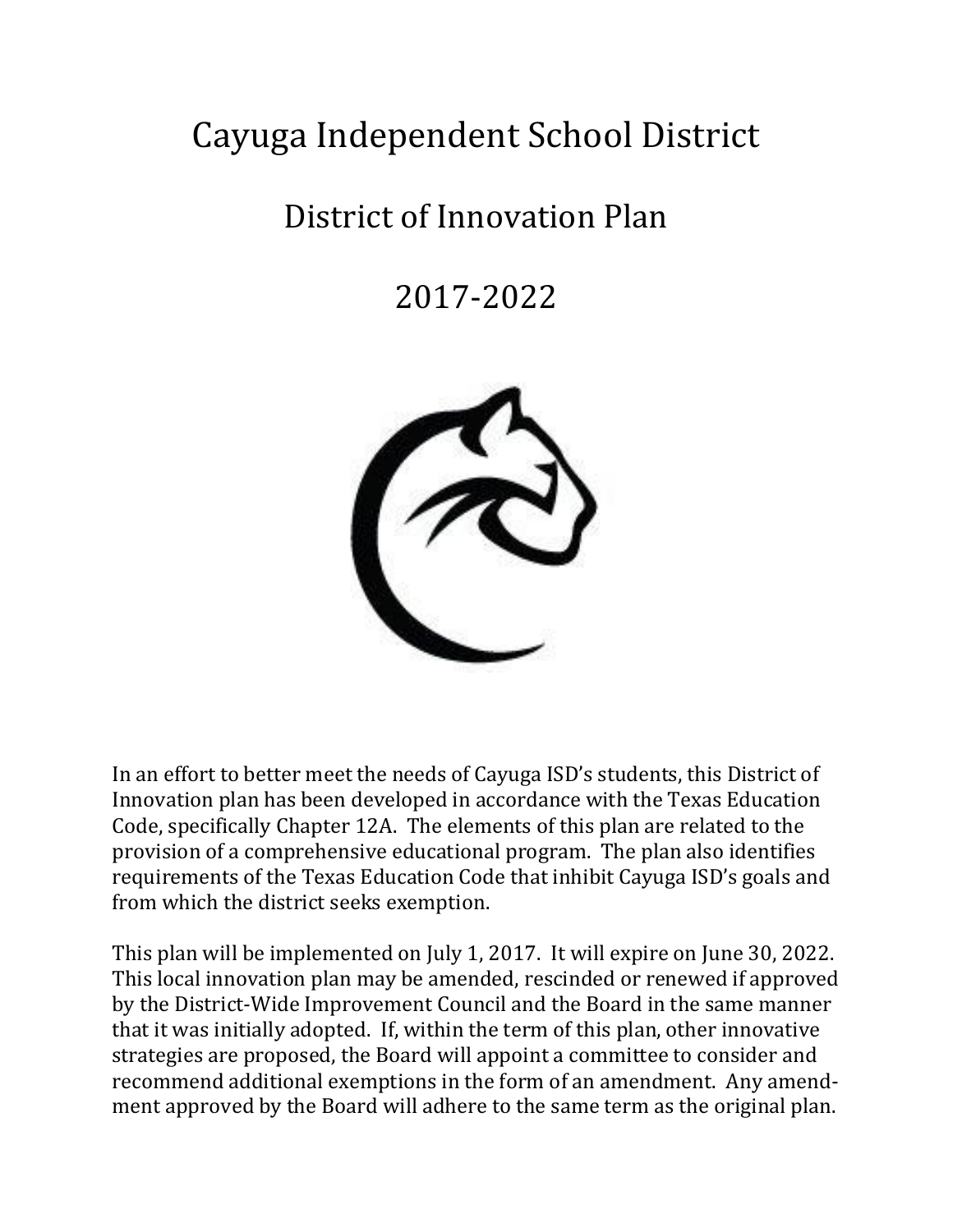## Cayuga Independent School District

## Board of Trustees

| Tim West<br><b>Scott Cotton</b><br><b>Todd Winkel</b>                                          | <b>Tammy Lightfoot</b><br>John Paul Kelley                                                      | Jessica McCann<br>Donald Loving                                                     |  |
|------------------------------------------------------------------------------------------------|-------------------------------------------------------------------------------------------------|-------------------------------------------------------------------------------------|--|
| District-Wide Improvement Council                                                              |                                                                                                 |                                                                                     |  |
| Christie Smith<br>Cari Mullican<br>Christine Drinkard<br>Jeffrey Quattlebaum<br>Sherri McInnis | Laurie Walls<br>Debbie Grasty<br><b>Magen Humphreys</b><br>Jennifer Scheppler<br>Russell Holden | Laura Poland<br>Johanna Link<br>Nancy Griffey<br><b>Tracie Campbell</b>             |  |
| District of Innovation Planning Committee                                                      |                                                                                                 |                                                                                     |  |
| <b>Mandy Grayson</b><br>Linda McNeill<br>Melvin Shead<br><b>Tracie Campbell</b>                | Ashley Hearrell<br>Don Sharp<br>Cheryl Ellis<br>Sherri McInnis                                  | <b>Kimberly Davis</b><br>Jeffrey Quattlebaum<br>Jackie Willingham<br>Russell Holden |  |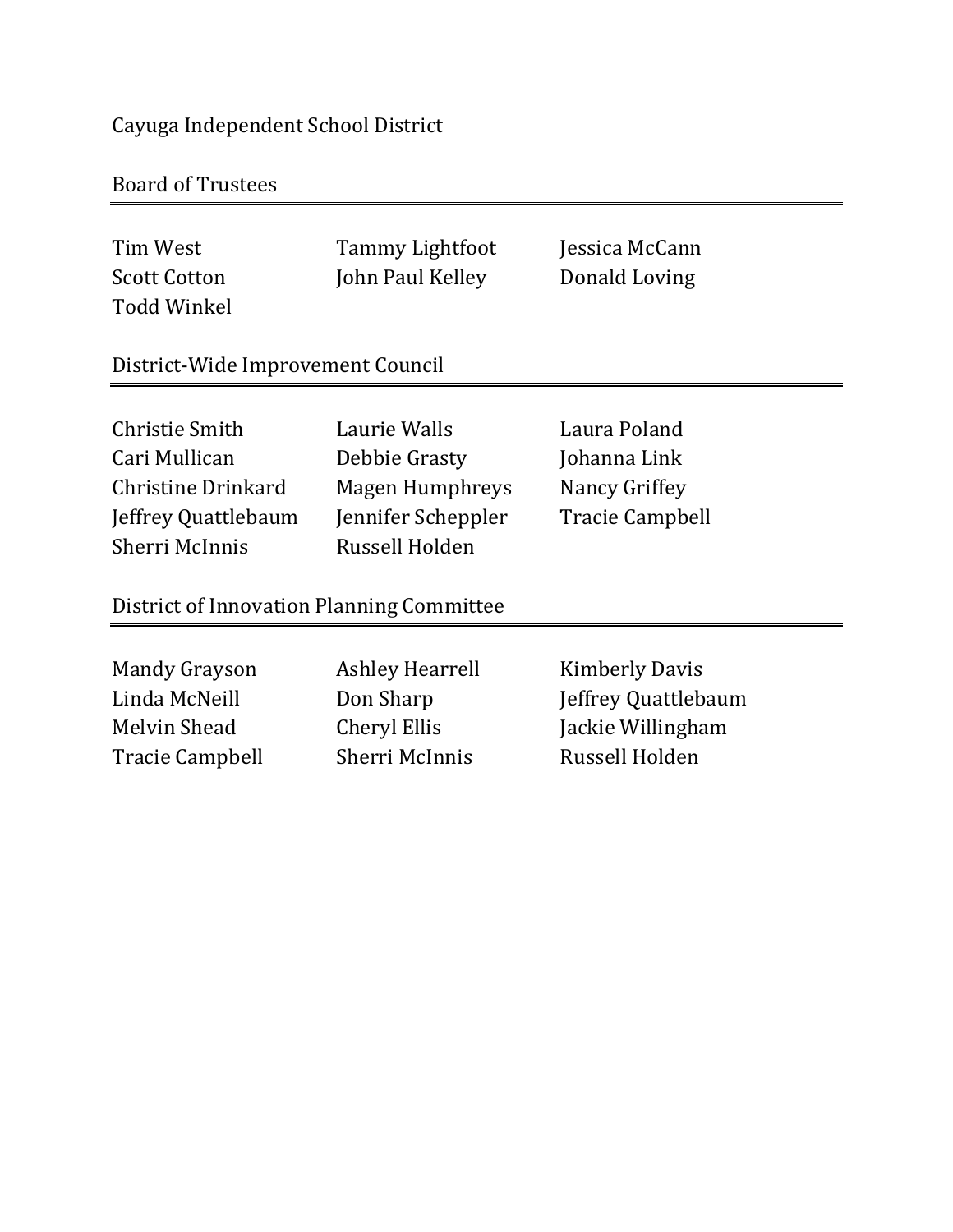## Cayuga ISD's District of Innovation Timeline

December 15, 2016

The Cayuga ISD District-Wide Improvement Council discussed issues related to the possibility of becoming a District of Innovation. The discussion included innovative strategies used by other Districts of Innovation and the benefits of such strategies.

February 6, 2017 The Cayuga ISD Board of Trustees and administration discussed issues and procedures related to possible designation as a District of Innovation.

February 13, 2017 The Board approved a resolution regarding designation as a District of Innovation. The resolution included text related to implementation of the process to become a District of Innovation, including the scheduling of a public hearing.

March 27, 2017

The Cayuga ISD Board of Trustees approved an amended version of a resolution regarding designation as a District of Innovation. The Board held a public hearing to consider the development of a District of Innovation plan. Following the public hearing, the Board approved the membership of a District of Innovation planning committee.

April 4, 2017

The District of Innovation planning committee met to begin developing a comprehensive educational plan. The plan includes a list of Texas Education Code provisions from which the district seeks exemption. It also includes descriptions of innovative strategies related to the exemptions.

April 11, 2017

The District-Wide Improvement Council held a public meeting regarding the District of Innovation plan. The plan was unanimously approved by the council's members.

April 12, 2017

The District of Innovation plan was posted on Cayuga ISD's website.

April 17, 2017

The Board of Trustees will make a decision related to notifying the Commissioner of Education of the Board's intent to vote on the proposed District of Innovation plan.

April 18, 2017 Notify the Commissioner of Education of the Board's intent to vote on the plan.

May 15, 2017

The Board of Trustees will vote on the proposed District of Innovation plan.

May 16, 2017

The Commissioner of Education will be notified of the Board's decision about the plan.

July 1, 2017

Implementation of the District of Innovation plan will begin, including the revision of relevant district policies.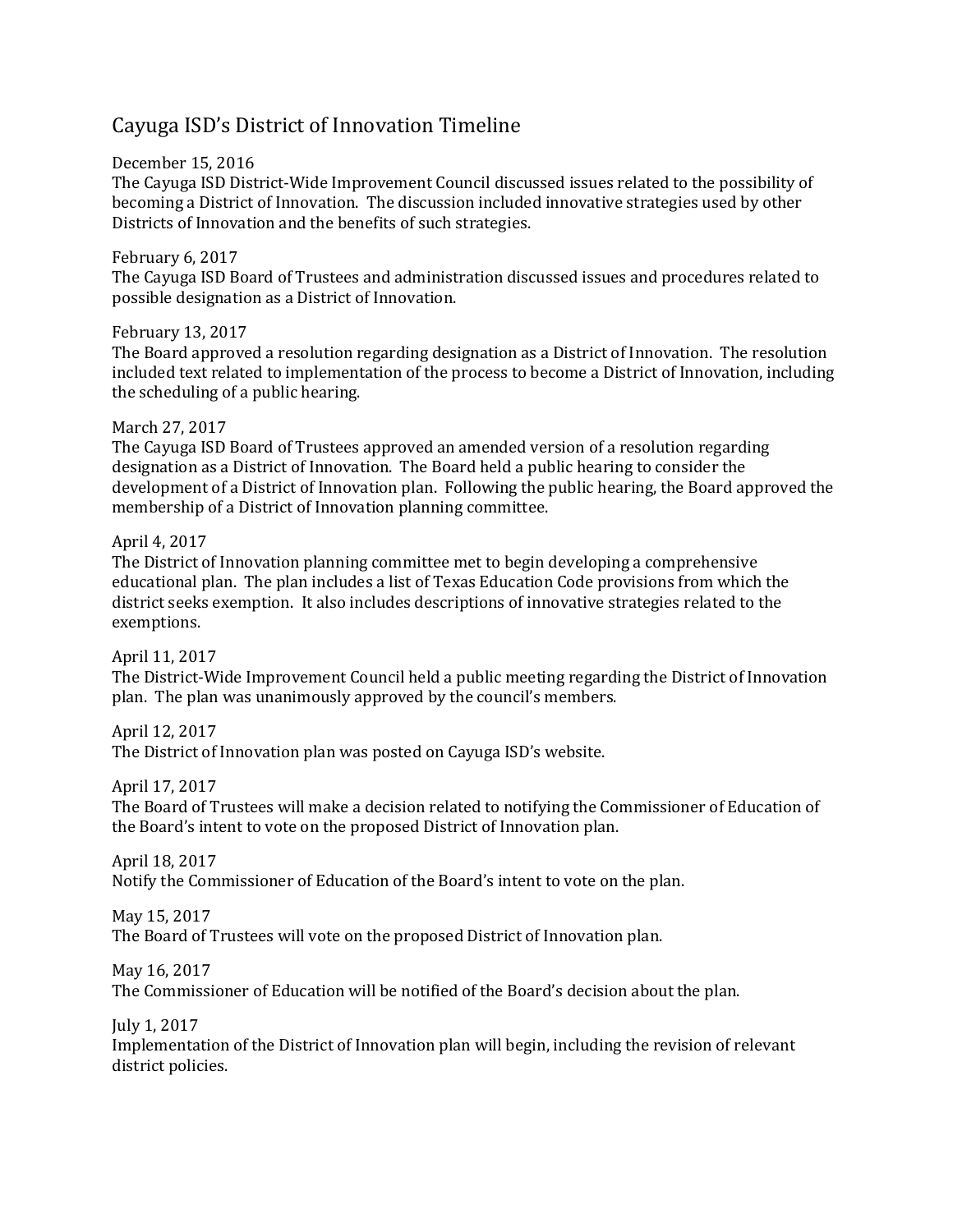## Relevant Provisions of the Texas Education Code

As a District of Innovation, Cayuga Independent School District will be exempted from the following provisions of the Texas Education Code.

#### **1. First Day of Instruction**

TEC 25.0811(a)

…a school district may not begin instruction for students for a school year before the fourth Monday in August…

#### **2. School Day; Operation of Schools**

TEC 25.082(a)

A school day shall be at least seven hours each day, including intermissions and recesses.

TEC 25.081(e)

…a reference to a day of instruction means 420 minutes of instruction.

#### **3. Probationary Contract**

TEC 21.102(b)

…the probationary period may not exceed one year for a person who has been employed as a teacher in public education for at least five of the eight years preceding employment by the district.

#### **4. Minimum Service Required**

TEC 21.401(a-b)

A contract between a school district and an educator must be for a minimum of 10 months' service.

An educator employed under a 10-month contract must provide a minimum of 187 days of service.

#### **5. Certification Required; Presentation and Recording of Certificates**

#### TEC 21.003(a)

A person may not be employed as a teacher, teacher intern or teacher trainee, librarian, educational aide, administrator, educational diagnostician, or school counselor by a school district unless the person holds an appropriate certificate or permit…

#### TEC 21.053(a-b)

A person who desires to teach in a public school shall present the person's certificate for filing with the employing district before the person's contract with the board of trustees of the district is binding.

An educator who does not hold a valid certificate may not be paid for teaching or work done before the effective date of issuance of a valid certificate.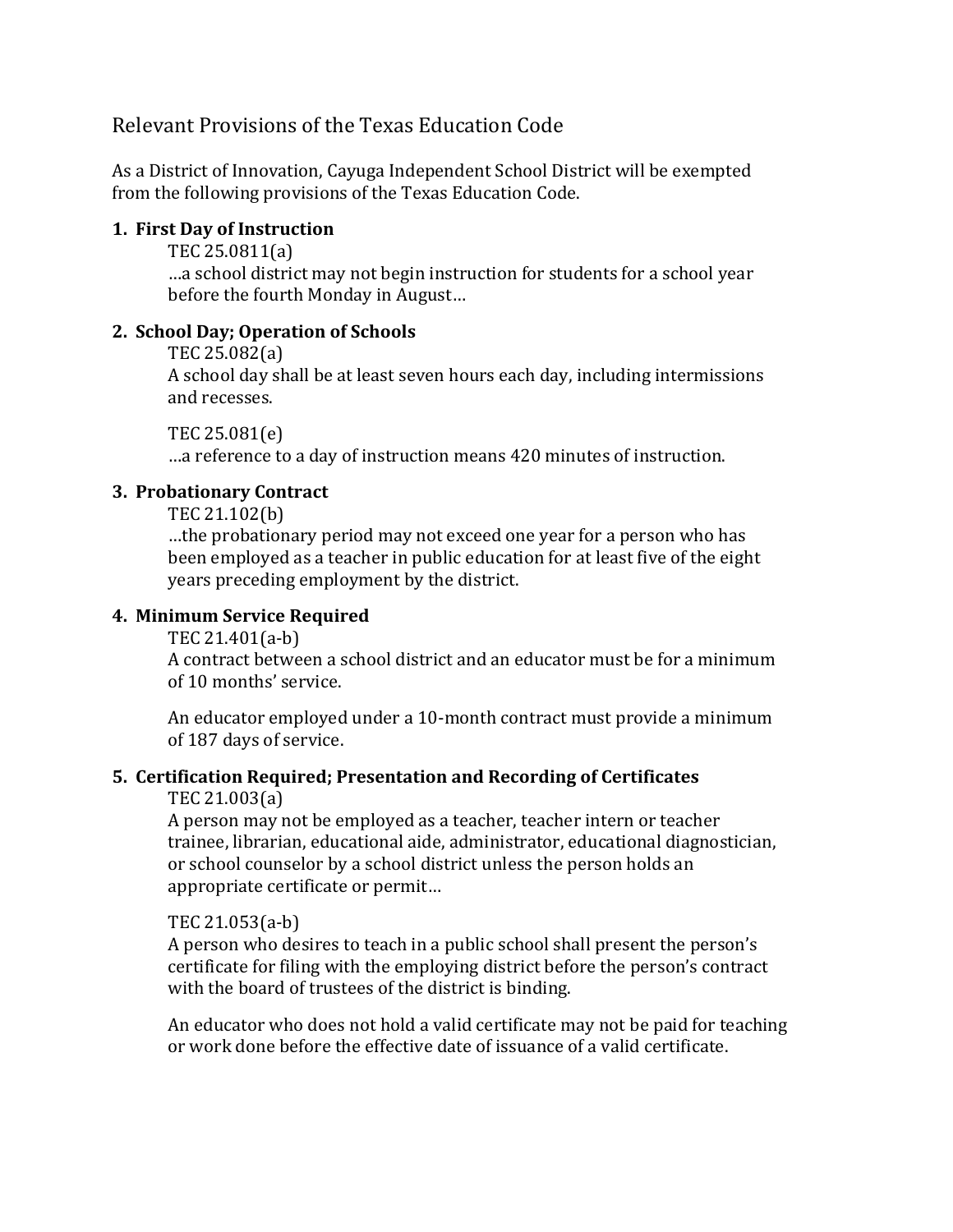## Cayuga ISD's Innovative Strategies

For each strategy, the relevant provision of the Texas Education Code is cited in italics. The amended portion of the TEC is underlined. This portion of CISD's District of Innovation plan also includes explanation of the basis and benefits of each strategy.

## **1. First Day of Instruction**

*Cayuga ISD will not begin instruction for students for a school year before the third Monday in August.*

This innovative strategy will allow Cayuga ISD to make decisions about the school's calendar at the local level and on an annual basis. It will result in grading periods and semesters that are more balanced. This initiative will also be helpful to the district in maintaining its practice of concluding the fall semester prior to the Christmas holidays. Another benefit of this strategy is that it will result in more school days and minutes of instruction occurring prior to the state assessments.

## **2. School Day; Operation of Schools**

*For Cayuga ISD, a school day will be at least four hours each day, including intermissions and recesses. A reference to a day of instruction will mean at least 240 minutes of instruction.*

This innovative strategy will allow Cayuga ISD the flexibility needed to alter the length of the school day when it is locally determined to be beneficial for the district and its stakeholders. Exemption from the relevant provisions of the TEC will give the district more local control over scheduling with no loss in state funding. It will also be beneficial to the district in obtaining credit for the required amount of instructional time in a school year.

Cayuga ISD will not decrease the length of school days on a regular basis or without a specific purpose. Instead, to the extent that it is possible, the district will schedule its "early release" days on the school calendar that is developed prior to the beginning of the school year. The calendar, including the predetermined "early release" days, will continue to be approved by the Board of Trustees and distributed to parents and other community members. The calendar will also continue to be developed in a manner that complies with the state's requirements for instructional time. However, as noted above, this strategy will allow the district the opportunity to adjust the length of certain school days as it is determined to be beneficial for the district and its students, parents, faculty and community members.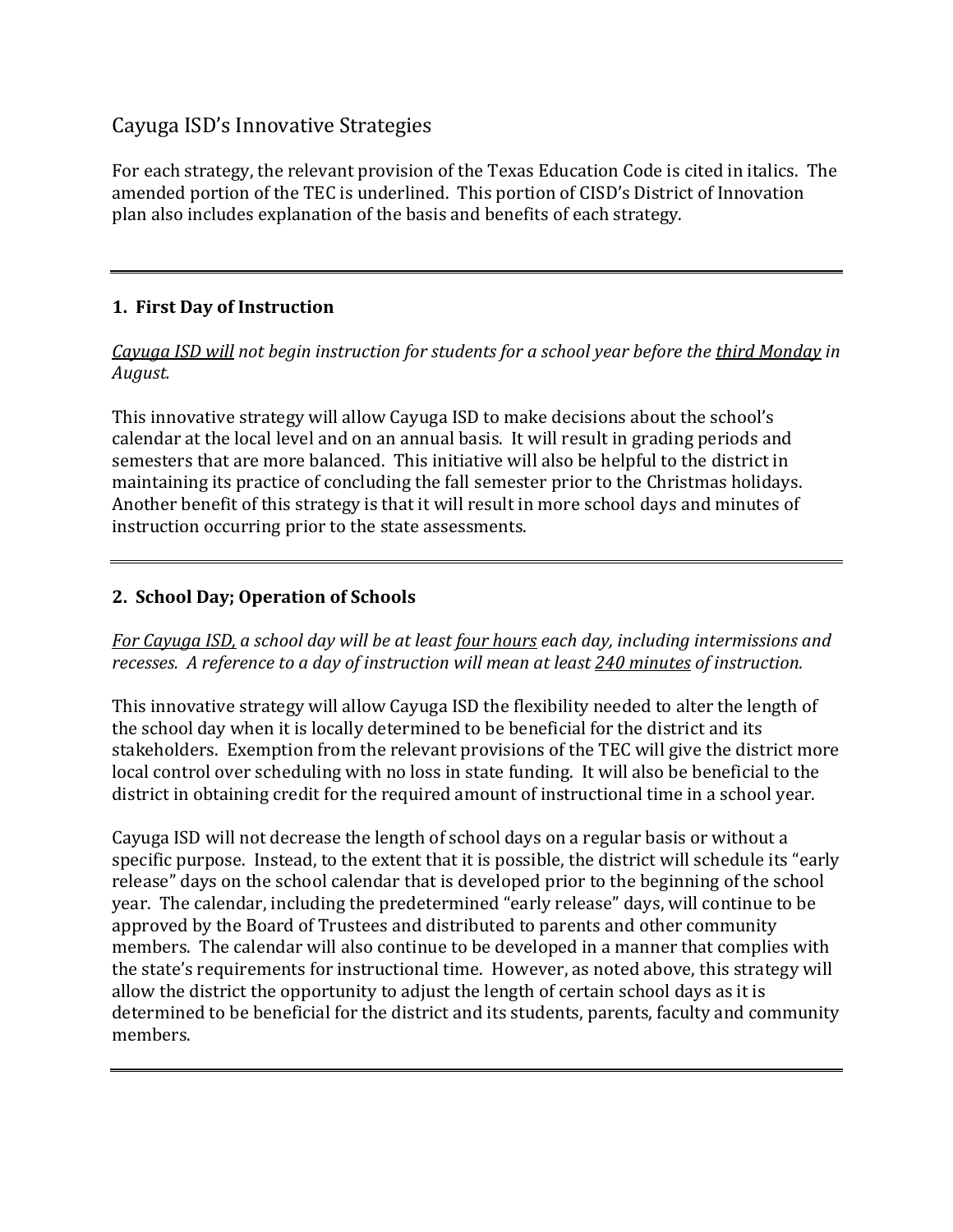#### **3. Probationary Contract**

*At Cayuga ISD, the probationary period will not exceed two years for a person who has been employed as a teacher in public education for at least five of the eight years preceding employment by the district.*

As the relevant TEC provision states, this strategy will apply to teachers who have taught in public education for at least five of the eight years preceding their initial employment by the district. This strategy will allow Cayuga ISD to renew the probationary contract of such an experienced teacher for one additional year, for a maximum of two school years.

In some cases, one year of employment is insufficient to fully determine even an experienced teacher's effectiveness. This innovative strategy will provide Cayuga ISD with another employment option in addition to the options of offering term contracts to such faculty members or non-renewing their probationary contracts. Another benefit of this initiative is that it will provide additional time for the district to mentor teachers prior to hiring them under term contracts. This strategy will also allow experienced teachers the opportunity to accept another year of employment by the district under a probationary contract in addition to the option of seeking other employment prior to the deadline for teacher resignations.

### **4. Minimum Service Required**

*A contract between Cayuga ISD and an educator will be for a minimum of 10 months' service. At Cayuga ISD, an educator employed under a 10-month contract will provide a minimum of 182 days of service.*

Determinations regarding the number of days required to fulfill employees' contracts should be a local decision. This innovative strategy will reduce the minimum number of days in teacher contracts from 187 days to no less than 182 days. This strategy will better align the number of days included in teachers' contracts with the currently required 75,600 minutes of student instruction in a school year. Teachers' current salaries will not be reduced by this reduction in their contract days. So, their daily rates of pay will increase as a result of this initiative. Hopefully, this strategy will also enhance teacher recruitment and improve teacher morale.

On an annual basis, the Cayuga ISD Board of Trustees will determine the number of days to be included in teachers' contracts. This determination will be made as a component of the district's total compensation and benefits program.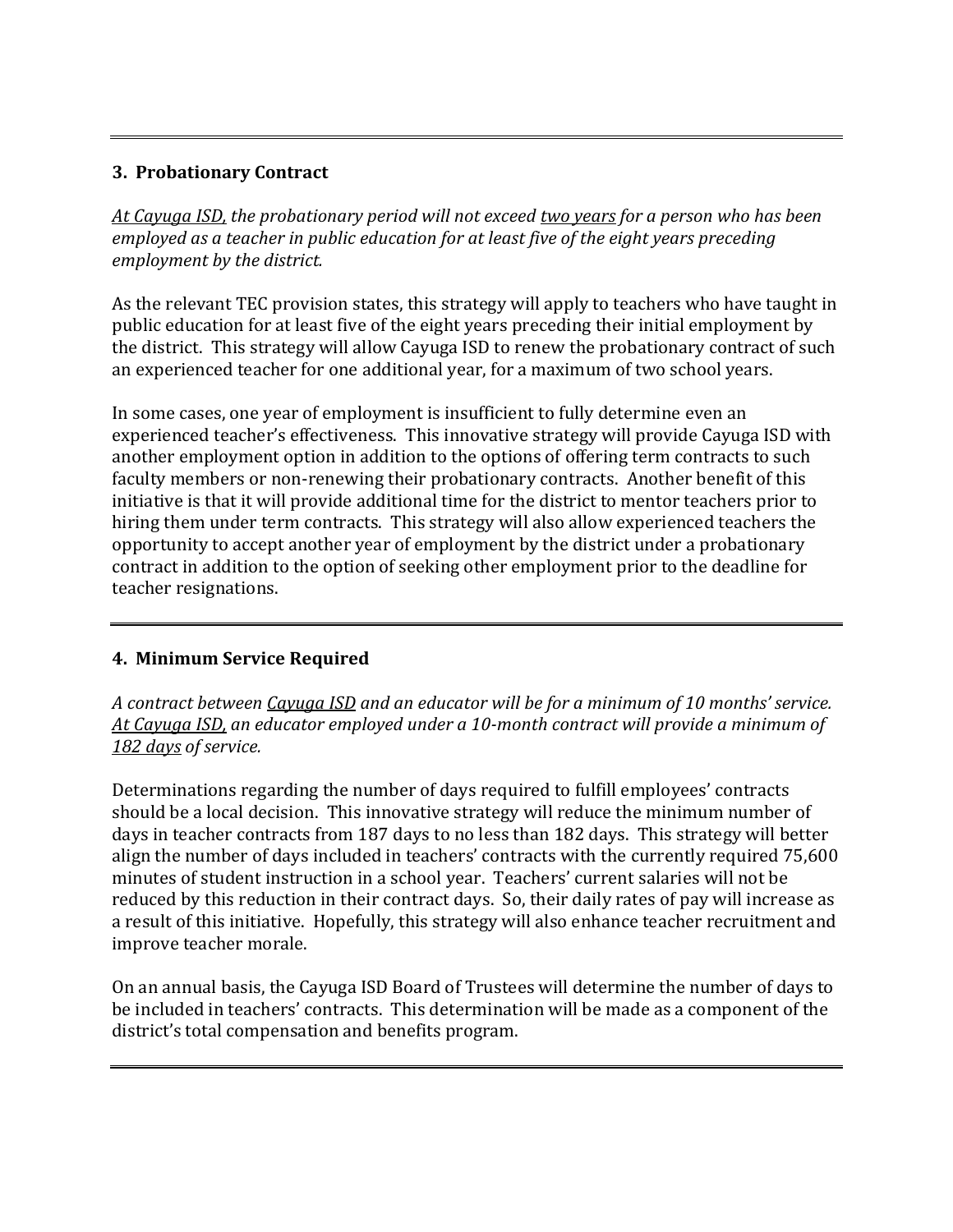### **5. Certification Required; Presentation and Recording of Certificates**

*A person may not be employed as a teacher, teacher intern or teacher trainee, librarian, educational aide, administrator, educational diagnostician, or school counselor by Cayuga ISD unless the person holds an appropriate certificate, permit, or other qualifications, such as relevant training and experience*.

#### FOR NON-CTE SUBJECTS

Decisions regarding teacher certification will be made by the district. Such decisions will be made locally in order to better serve Cayuga ISD students, including the opportunity to provide more course offerings for the students. This strategy will also allow for more flexibility in teacher assignments and campus schedules. For grades six through twelve, in all subjects except Special Education and ESL/Bilingual, the campus principal may submit a request to the superintendent to allow a certified teacher to teach one subject in a field related to the faculty member's current certification but for which the teacher is not certified.

| <b>RELATED FIELDS</b> |                                                                                                                                                            |
|-----------------------|------------------------------------------------------------------------------------------------------------------------------------------------------------|
| English:              | Reading, Speech, Journalism, any other course accepted by the SBOE for<br>graduation credit in English                                                     |
| Social Studies:       | History, Government, Economics, Political Science, any other course<br>accepted by the SBOE for graduation credit in Social Studies                        |
| Science:              | Life Sciences, Physical Sciences, Biology, Earth Science, Physics,<br>Chemistry, any other course accepted by the SBOE for graduation credit<br>in Science |
| Fine Arts:            | Art, Music, Theater Arts, Dance, any other course accepted by the SBOE<br>for graduation credit in Fine Arts                                               |
| Mathematics:          | Engineering, Statistics, Accounting, any other course accepted by the<br>SBOE for graduation credit in Mathematics                                         |

The principal shall specify in writing the basis for the request and document the certified teacher's credentials that qualify the faculty member to teach the requested subject in a related field. The superintendent will decide whether or not to approve such requests.

#### FOR CTE SUBJECTS

The district will establish local qualifications and criteria for teachers of CTE courses. By establishing its own CTE teacher qualifications and criteria, Cayuga ISD will receive the following benefits: the ability to employ teachers who are industry certified

> and experienced in their vocation, the opportunity to offer more CTE courses and the increased possibility of recruiting and employing part-time teachers for CTE courses.

In making recommendations for teachers of CTE subjects, the principal shall specify in writing the basis for the recommendation and document the candidate's credentials that